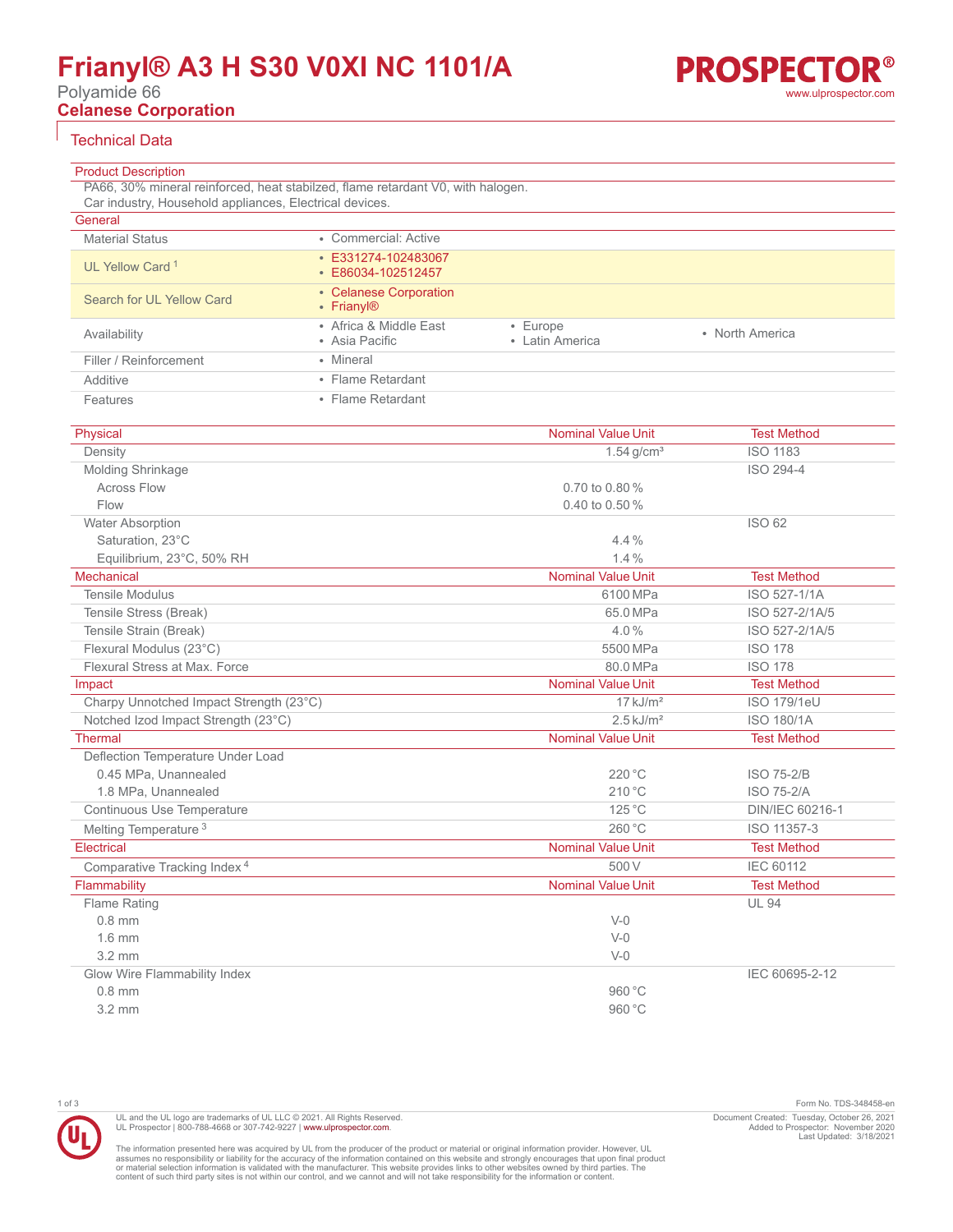#### **Notes**

<sup>1</sup> A UL Yellow Card contains UL-verified flammability and electrical characteristics. UL Prospector continually works to link Yellow Cards to individual plastic materials in Prospector, however this list may not include all of the appropriate links. It is important that you verify the association between these Yellow Cards and the plastic material found in Prospector. For a complete listing of Yellow Cards, visit the UL Yellow Card Search.

- $2$  Typical properties: these are not to be construed as specifications.
- 3 20°C/min

 $450$  drops



UL and the UL logo are trademarks of UL LLC © 2021. All Rights Reserved. UL Prospector | 800-788-4668 or 307-742-9227 | [www.ulprospector.com](http://www.ulprospector.com).

The information presented here was acquired by UL from the producer of the product or material or original information provider. However, UL<br>assumes no responsibility or liability for the accuracy of the information contai

2 of 3 Form No. TDS-348458-en Document Created: Tuesday, October 26, 2021 Added to Prospector: November 2020 Last Updated: 3/18/2021